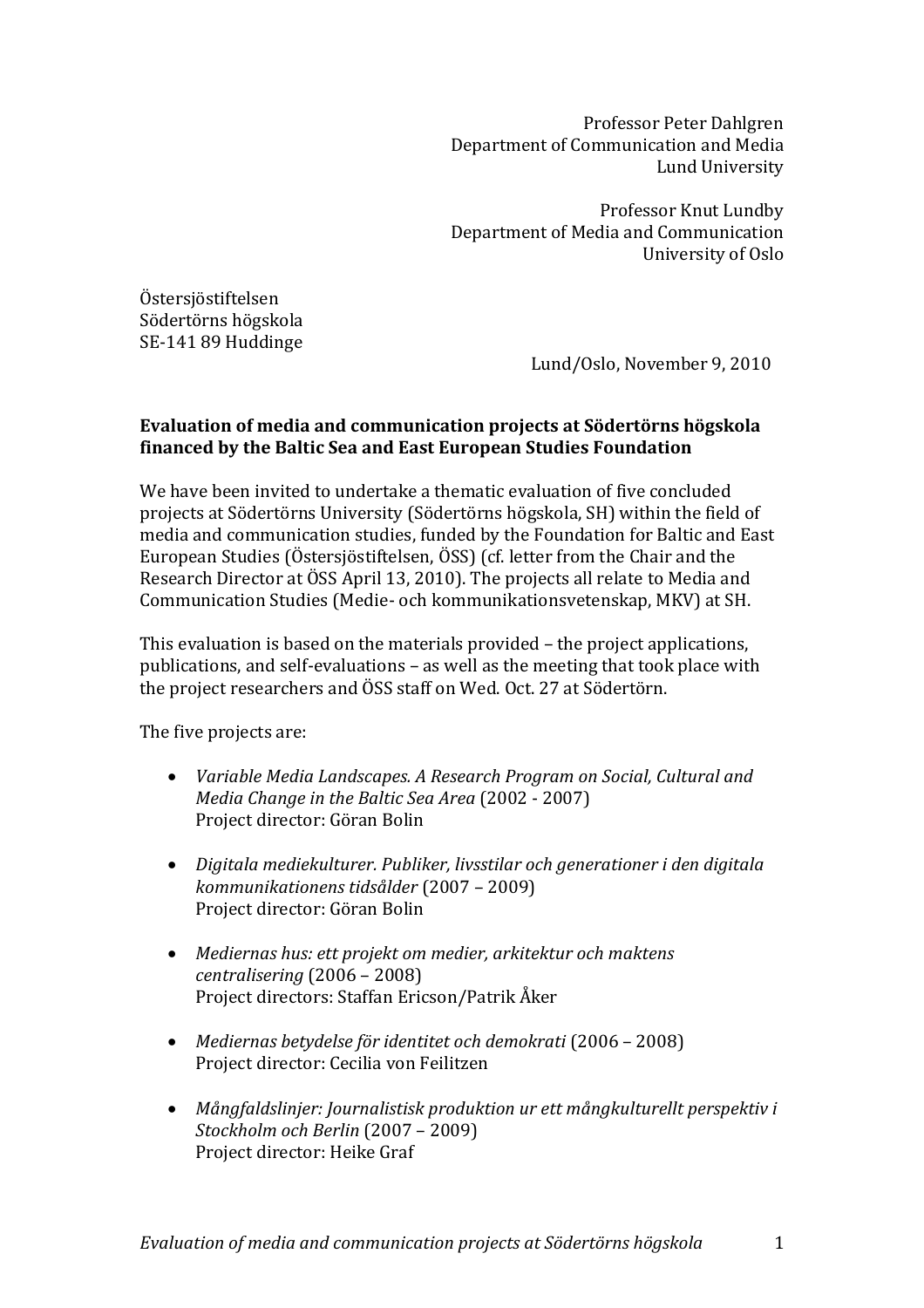Table 1. Overview of projects, funding, and personell.

| Project name<br>(period)<br>(director)                                                                                                                              | <b>Funding from</b><br>Östersjöstiftelsen<br>(according to ÖSS) | <b>Researchers funded</b><br>by ÖSS (assistants<br>not included)                                                                               | Other related<br>researchers to<br>the project                                       |  |  |
|---------------------------------------------------------------------------------------------------------------------------------------------------------------------|-----------------------------------------------------------------|------------------------------------------------------------------------------------------------------------------------------------------------|--------------------------------------------------------------------------------------|--|--|
| Variable Media<br>Landscapes. A<br>Research Program on<br>Social, Cultural and<br>Media Change in the<br><b>Baltic Sea Area</b><br>$(2002 - 2007)$<br>(Göran Bolin) | SEK 7.000.000<br>incl. overhead                                 | Göran Bolin<br>Stina Bengtsson<br><b>Staffan Ericson</b><br>Cecilie v. Feilitzen<br>Heike Graf<br>Lars Lundgren<br>Peter Petrov<br>Patrik Åker |                                                                                      |  |  |
| Digitala<br>mediekulturer.<br>Publiker, livsstilar och<br>generationer i den<br>digitala<br>kommunikationens<br>tidsålder<br>$(2007 - 2009)$<br>(Göran Bolin)       | SEK 4.170.000<br>incl. 35%<br>overhead                          | Göran Bolin<br>Anna Maria Jönsson<br>Peter Jakobsson                                                                                           |                                                                                      |  |  |
| Mediernas hus: ett<br>projekt om medier,<br>arkitektur och<br>maktens<br>centralisering<br>$(2006 - 2008)$<br>(Staffan Ericson/<br>Patrik Åker)                     | SEK 4.300.000<br>incl. 35%<br>overhead                          | <b>Staffan Ericson</b><br>Helena Mattson<br>Kristina Riegert<br>S. O. Wallenstein<br>Patrik Åker                                               | Peter Jakobsson<br><b>Shannon Mattern</b><br><b>Fredrik Stiernstedt</b>              |  |  |
| Mediernas betydelse<br>för identitet och<br>demokrati<br>$(2006 - 2008)$<br>(Cecilia von<br>Feilitzen)                                                              | SEK 4.170.000<br>incl. 35%<br>overhead                          | Cecilia von Feilitzen<br>Peter Petrov                                                                                                          | Sofia Johansson<br>Co-operating<br>researchers in<br>St. Petersburg and<br>in Moscow |  |  |
| Mångfaldslinjer:<br>Journalistisk<br>produktion ur ett<br>mångkulturellt<br>perspektiv i<br>Stockholm och Berlin<br>$(2007 - 2009)$<br>(Heike Graf)                 | SEK 4.170.000<br>incl. 35%<br>overhead                          | Heike Graf<br>Gunilla Hultén<br>Jan Inge Jönhill<br>Leonor Camauër                                                                             |                                                                                      |  |  |

**Total SEK 23.810.000**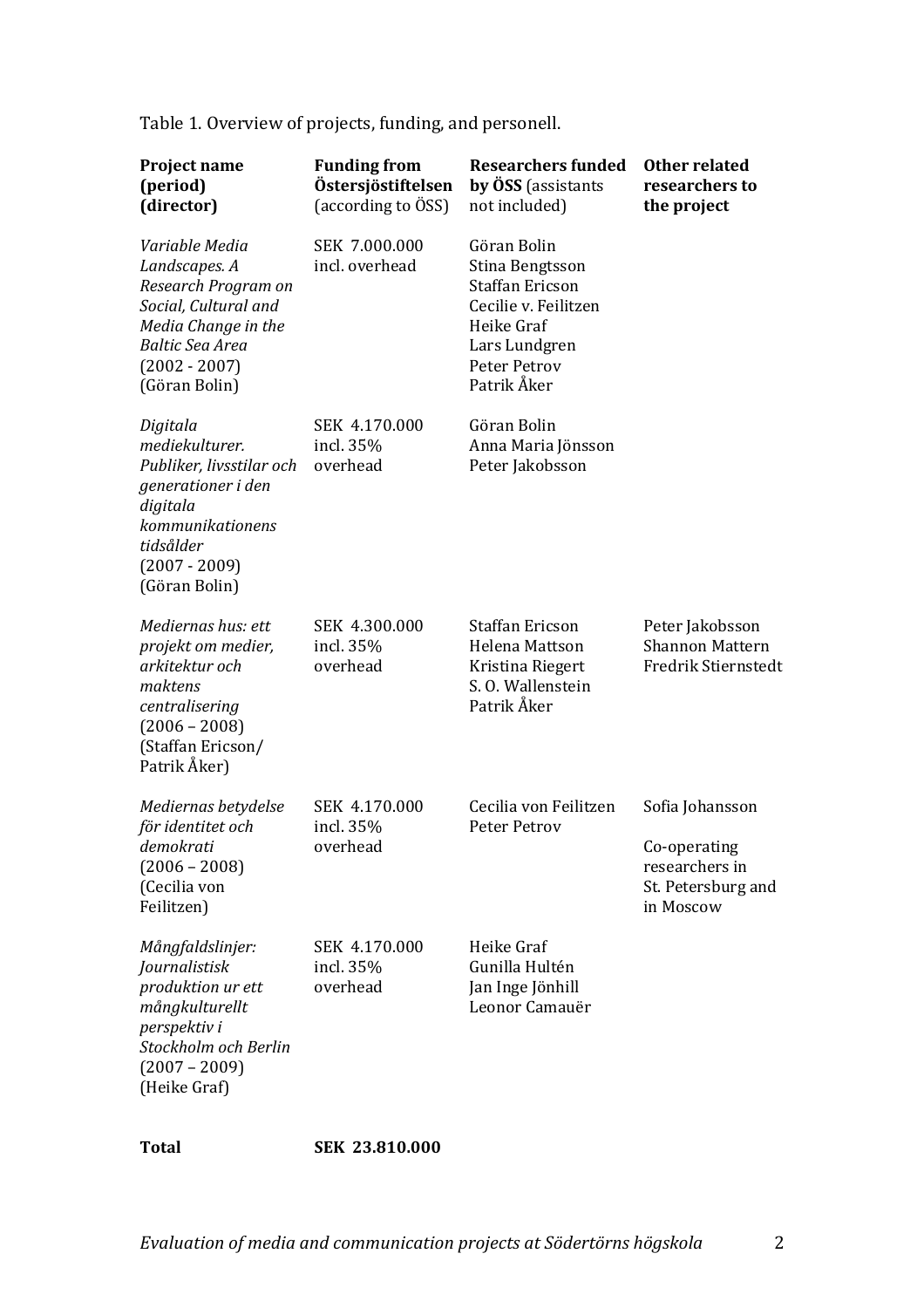### *The evaluated projects in the total portfolio of MKV-projects at SH*

In order to better specify the research carried out through ÖSS funding, we call attention to the fact that some of the projects under evaluation have had additional funding from other sources. There are also related MKV-research projects at SH with other funding that may have been supporting the ÖSSprojects through the MKV research environment that has been built at SH. Finally, in the MKV research environment there are newer projects with ÖSS funding that are not included in this specific evaluation.

Professor Göran Bolin has upon our request provided an overview of MKVresearch at Södertörns högskola 1999-2012 (where the five projects that are evaluated are marked in red text; see Table 2, below). The intention behind Table 2 is to show the thematic relationship between the five evaluated projects in the total portfolio of media and communication research at SH

|                                                                                                                                       | 1999                     | 2000 2001 | 2002 | 2003 | 2004 | 2005 | 2006 | 2007 | 2008 | 2009 | 2010 | 2011 | 2012 |
|---------------------------------------------------------------------------------------------------------------------------------------|--------------------------|-----------|------|------|------|------|------|------|------|------|------|------|------|
| Bingolotto (RJ; GB m.fl.)                                                                                                             |                          |           |      |      |      |      |      |      |      |      |      |      |      |
| Skiftande medielandskap                                                                                                               |                          |           |      |      |      |      |      |      |      |      |      |      |      |
| (ÖSS; GBm.fI)                                                                                                                         |                          |           |      |      |      |      |      |      |      |      |      |      |      |
| Kulturella offentligheter                                                                                                             |                          |           |      |      |      |      |      |      |      |      |      |      |      |
| (ÖSS, datainsamling; GB)                                                                                                              |                          |           |      |      |      |      |      |      |      |      |      |      |      |
| Digitala mediekulturer                                                                                                                |                          |           |      |      |      |      |      |      |      |      |      |      |      |
| (ÖSS; GBm.f.)                                                                                                                         |                          |           |      |      |      |      |      |      |      |      |      |      |      |
| Mediernas hus (ÖSS; SE+PÅ                                                                                                             |                          |           |      |      |      |      |      |      |      |      |      |      |      |
| $m.f.$ )                                                                                                                              |                          |           |      |      |      |      |      |      |      |      |      |      |      |
| Mångfaldslinjer (ÖSS; HG                                                                                                              |                          |           |      |      |      |      |      |      |      |      |      |      |      |
| $m.f.l.$ )                                                                                                                            |                          |           |      |      |      |      |      |      |      |      |      |      |      |
| Kulturteknik/ teknikkultur (ÖSS, infra-                                                                                               |                          |           |      |      |      |      |      |      |      |      |      |      |      |
| strukturellt stöd; GB m.fl.)                                                                                                          |                          |           |      |      |      |      |      |      |      |      |      |      |      |
| Medier o demokrati (ÖSS;                                                                                                              |                          |           |      |      |      |      |      |      |      |      |      |      |      |
| $CVF$ m.fl.)                                                                                                                          |                          |           |      |      |      |      |      |      |      |      |      |      |      |
| Media and European Identity (VR;                                                                                                      |                          |           |      |      |      |      |      |      |      |      |      |      |      |
| Kristina Riegert m.fl.)                                                                                                               |                          |           |      |      |      |      |      |      |      |      |      |      |      |
| Värdeskapåande i medierna                                                                                                             |                          |           |      |      |      |      |      |      |      |      |      |      |      |
| (VR; GB)                                                                                                                              |                          |           |      |      |      |      |      |      |      |      |      |      |      |
| Medier i konvergens (Etermedierna i Sverige; GB                                                                                       |                          |           |      |      |      |      |      |      |      |      |      |      |      |
| +forskare från SH, Sundsvall, Jönköping)                                                                                              |                          |           |      |      |      |      |      |      |      |      |      |      |      |
| Mediegenerationer (ÖSS; GB                                                                                                            |                          |           |      |      |      |      |      |      |      |      |      |      |      |
| $m.f.$ )                                                                                                                              |                          |           |      |      |      |      |      |      |      |      |      |      |      |
| Televisionens tid (RJ; SE + 2                                                                                                         |                          |           |      |      |      |      |      |      |      |      |      |      |      |
| st medforskare)                                                                                                                       |                          |           |      |      |      |      |      |      |      |      |      |      |      |
| Virtuell vardag (VR; Stina                                                                                                            |                          |           |      |      |      |      |      |      |      |      |      |      |      |
| Benatsson)                                                                                                                            |                          |           |      |      |      |      |      |      |      |      |      |      |      |
| Media, Communication, and the Social Performance                                                                                      |                          |           |      |      |      |      |      |      |      |      |      |      |      |
| of Environmentalism (ÖSS; HG m.fl.)                                                                                                   |                          |           |      |      |      |      |      |      |      |      |      |      |      |
| planeringsmedel                                                                                                                       | <b>Full finansiering</b> |           |      |      |      |      |      |      |      |      |      |      |      |
| Till detta ska läggas en del post.doc-projekt som MKV-forskare haft (Ylva Habel+Stina Bengtsson+Lars Lundgren) samt projektdeltagande |                          |           |      |      |      |      |      |      |      |      |      |      |      |
| projekt förlagda vid andra högskolor/universitet.                                                                                     |                          |           |      |      |      |      |      |      |      |      |      |      |      |
| Source: Göran Bolin                                                                                                                   |                          |           |      |      |      |      |      |      |      |      |      |      |      |

#### Table 2. Overview of MKV-research at Södertörns högskola 1999-2012

*Note:* The projects listed are those placed at MKV with a project head employed by the department. Michael Forsman, for example, participates in a project at another department, while Anna Maria Jönsson has participated in several projects where the head researcher works at the Dept. of Environmental Sciences.

#### *Abbreviations*

*Project heads:* GB = Göran Bolin SE = Staffan Ericson PÅ = Patrik Åker HG = Heike Graf CvF = Cecilia von Feilitzen *Funding agencies:* RJ = Riksbankens Jubileumsfond VR = Vetenskapsrådet ÖSS = Östersjöstiftelsen Stiftelsen Etermedierna i Sverige is a private foundation owned by SVT, SR, UR, TV4, and Terracom.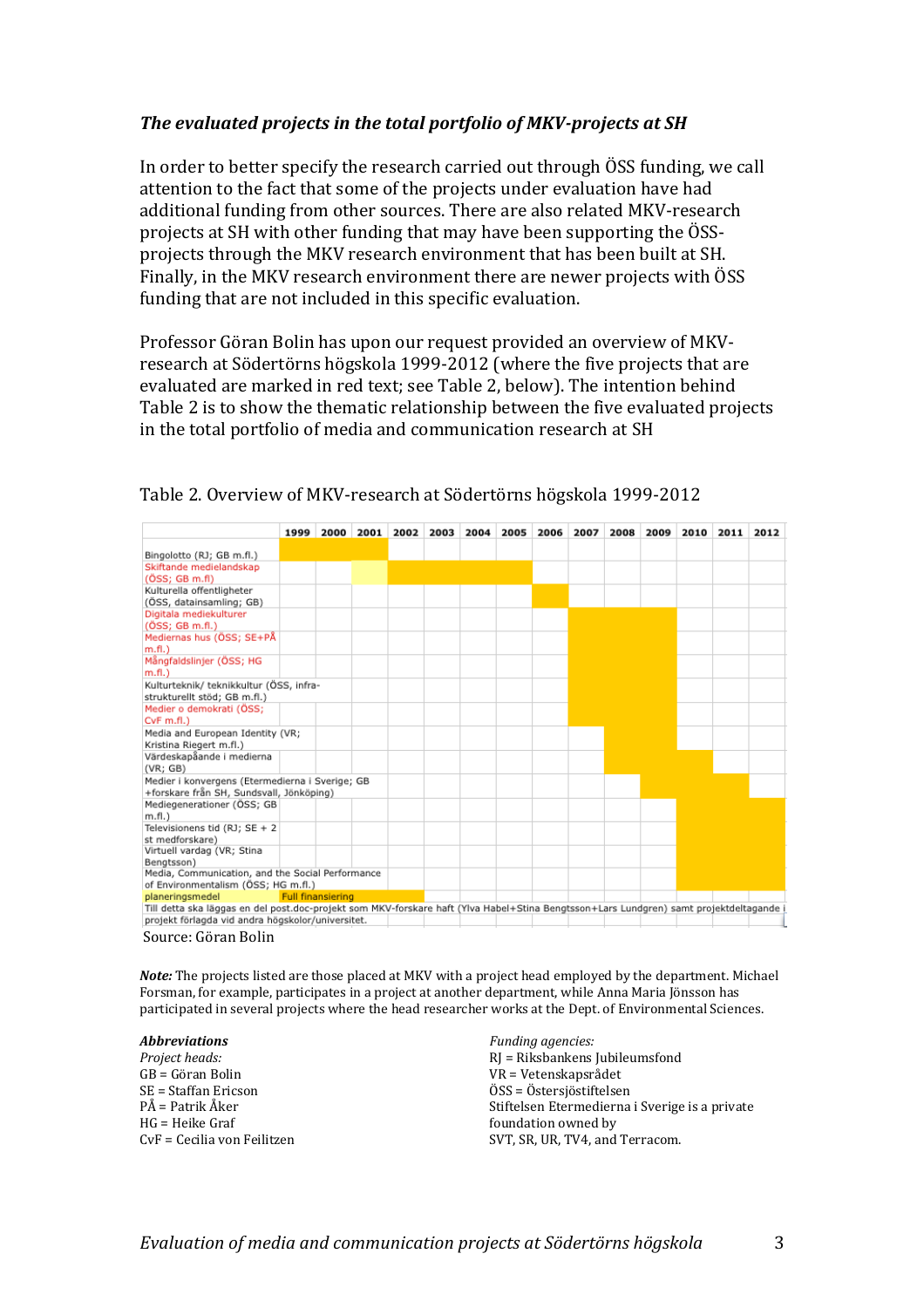# *Criteria for the evaluation*

We are submitting a joint evaluation report, for each project we comment upon:

- *1. Funding:* Use of financial resources; how much financing was sought, how much was granted.
- *2. Design:* How the project was structured and organized.
- *3. Implementation:* How the research was carried out; if it followed the original plans or if modifications were made, and if so, how these were motivated; coordination within the research group.
- *4. Content:* The focus of the research; its Baltic Sea orientation.
- *5. Results:* The scientific findings and other possible outcomes.
- *6. Internal impact:* The consequences the project has for the milieu at SH, in scientific and pedagogic terms.
- *7. Dissemination:* Reporting of findings; to what extent have the results been presented in scientific contexts – national and international contexts? Have suitable national and international publications forms been sought, and in which languages? Which stakeholders has one targeted, and have these groups been reached?
- *8. Objectives:* Have the original aims of the project been achieved?

*Our conclusion:* Summary evaluation of the project.

# *Variable Media Landscapes. A Research Program on Social, Cultural and Media Change in the Baltic Sea Area* (2002 - 2007) *Project director:* Göran Bolin

This is, according to the director's self-evaluation, actually a research program rather than just a project. We regard it in the same way and find it as well to be a stepping-stone for the other four projects under evaluation.

*1. Funding*

Total funding from Östersjöstiftelsen: 7 000 000 SEK included overhead. The project had an initial funding for 2002 of 1,5 mill SEK for the base quantitative study, as well as added funding for two years beyond the core project period 2003-2005. This was a relatively big project with approximately 1,5 mill SEK per year compared to the other projects in this overview with a funding of 0,5-1,0 mill SEK per year.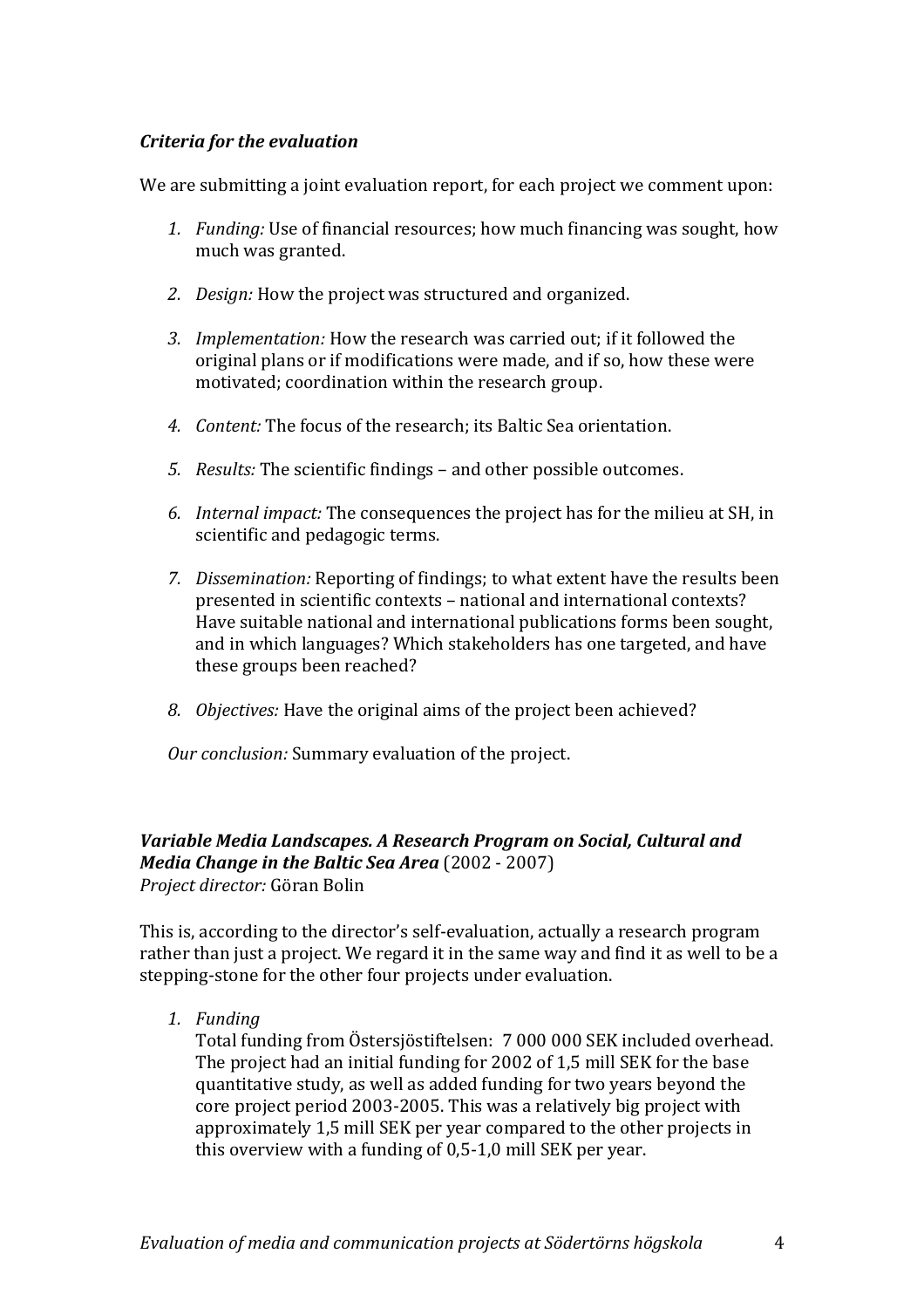#### *2. Design*

"Variable Media Landscapes" was planned to develop the theoretical understanding of media's signification in social and cultural change in regional development in the Baltic area. It was designed in three phases: First, a broad, explorative survey (the "base study") collecting quantitative data on media production, media structure and media use, with historical studies as well, in Estonia and the Södertörn region. Phase two had additional component studies in these two areas as well as in locations as Åland, Berlin, Tammerfors and Latvia (the "sub-studies"). Finally, the program intended to analyze the various links and articulations between the local and the global in these regions and localities, to fully grasp the heterogeneous character of these links.

The design of the research program is solid. Some of the individual subprojects may seem fairly narrow or specific in relation to the overall research problematic. However, several of them, e.g. the comparative study of youth and the popular media in Estonia and the Södertörn region have yielded a lot. It has provided insights on how cultural tastes relate to historical background, and also inspired further work. The project on "Media Houses" is also among those that has a root in a sub-project within "Variable Media Landscapes".

#### *3. Implementation*

The research program covers an extensive period. It started with an initial phase 2002, the main application covers 2003-2005, the selfevaluation goes into 2006, while there also is reported activity for 2007.

The initial plan seems to have been followed. However, this is a broad and theoretically ambitious research program where one could not cover all aspects within the given time and budget frames. The director easily admits this. He in particular points to the weak attention to various media network questions. The program has managed to flexibly include and capitalize on relevant cases that came up during the research, like the Estonian hosting of the European Song Contest.

The co-operation within the research team seems to have been good, with a clear leadership from Göran Bolin and a dedicated group of team members. Co-operation was developed with highly experienced researchers colleagues at Tartu University in Estonia and the Hans Bredow Institute in Germany.

*4. Content*

The three parts of the study have each their set of research questions:

- Media landscapes in space and time
- Media landscapes as text and symbolic environment
- These two parts summarize in the third:

- Variable media landscapes: communicative articulations in space & time.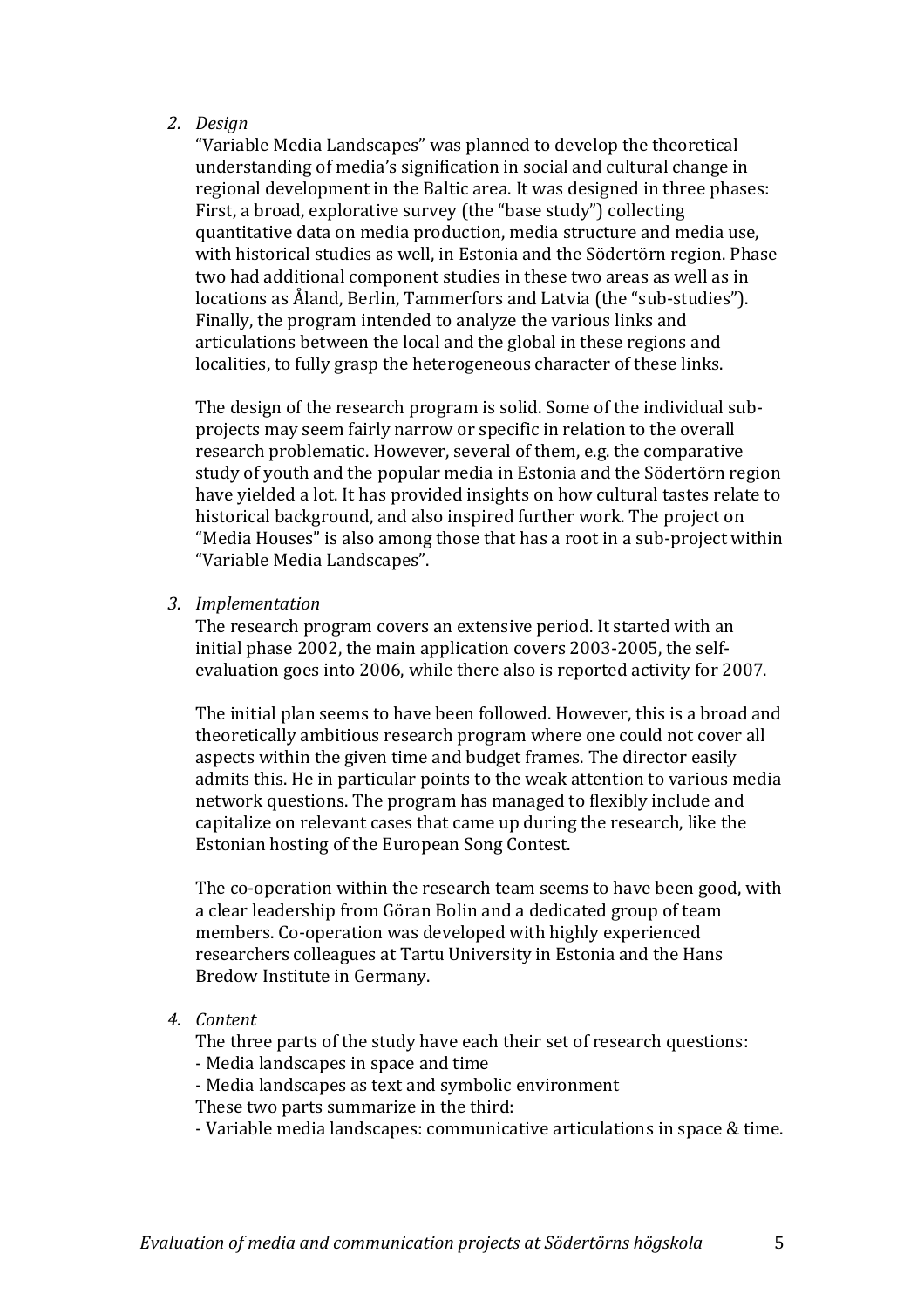The program relates to the Baltic area through comparative studies and connects to research with an East European dimension undertaken in other countries. "Variable Media Landscapes" has added to the culture and identity aspects of this research.

*5. Results*

The project director lists an impressive range of intellectual results. These include extensive empirical findings and theoretical advancements; these are mentioned in summary form in Göran Bolin's self-evaluation of the project. Along with the scientific results we also note the establishment of significant international networks that have been created with colleagues in media and cultural studies, especially in countries around the Baltic Sea. This is well documented.

#### *6. Internal effects*

"Variable Media Landscapes" has contributed significantly to build a media and communication research environment at SH that encompasses most of the scientific staff at MKV. Besides the theory building through this research program "Variable Media Landscapes" has developed a teaching base for MKV and Journalism. Material from the research has been applied in student's thesis work as well as in methodology courses.

*7. Dissemination*

"Variable Media Landscapes" has maintained a high activity level in dissemination and discussion of its findings and theoretical foundations. This has been done through participation in international conferences and by inviting internationally renowned scholars to SH. For a small university college this has, in our view, been a good strategy with high academic pay-off.

"Variable Media Landscapes" has helped produce two doctoral dissertations (partly funded by the program) and eight other monographs as well as seven peer-reviewed articles and a long list of book chapters. The majority is in English and of high academic quality. We take the view that a strategy aimed at renowned publishing houses rather than just the SH series would have strengthened the dissemination of the project output (cf Overall Conclusion).

#### *8. The objectives*

The aim was according to the application "to theoretically develop an understanding of media's significance for social and cultural change, based on empirically grounded analyses of the links between local, regional, national and global cultural flows, with a special focus on mediated processes." In our view, this aim has been met, within the limits that were set up for this research program. The weak attention to network structures admitted by the program director is not a serious objection given the broad coverage of this program.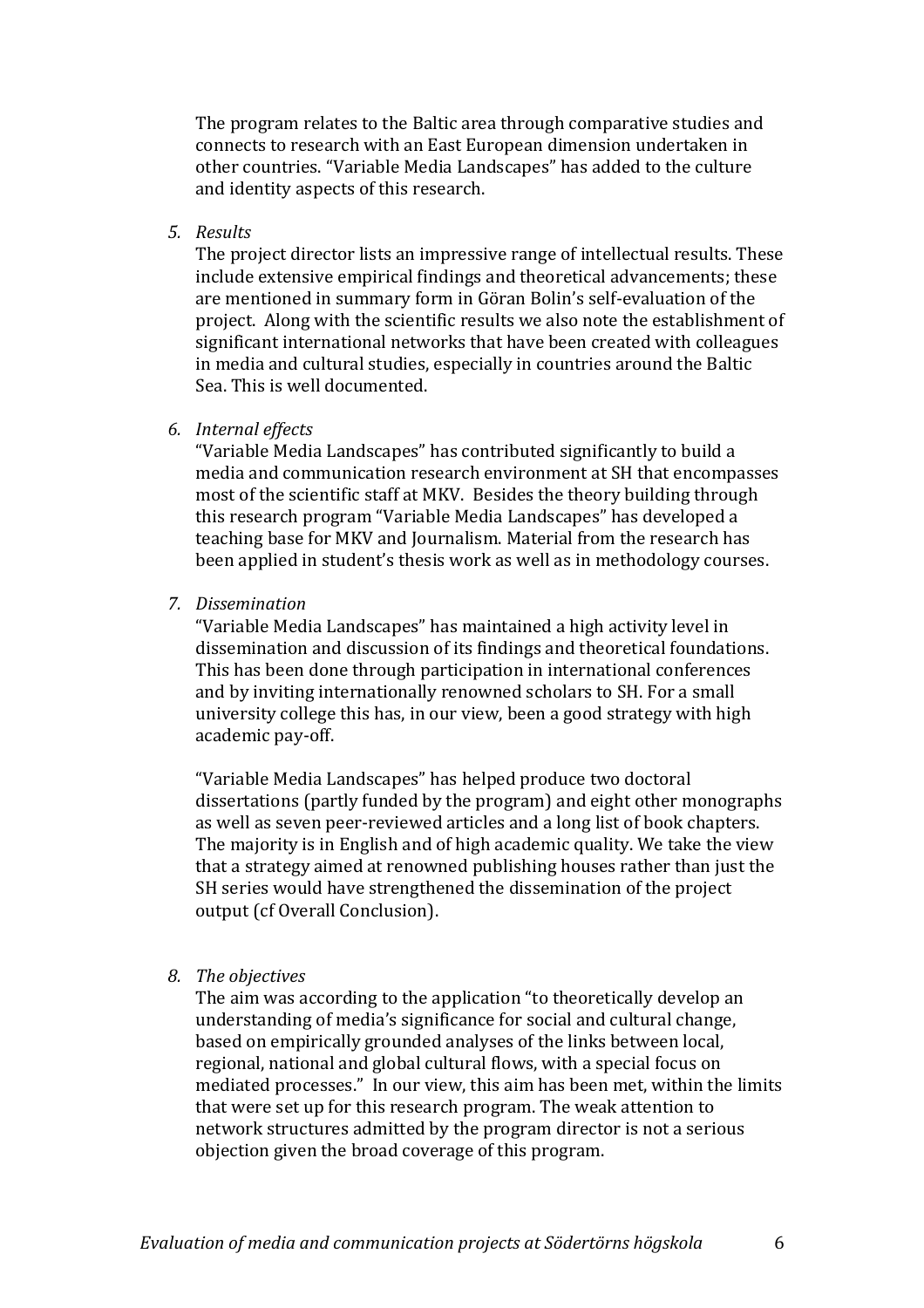The ambition according to the program plan was to publish the overarching theoretical conclusions in a comprehensive volume in English with an international publisher. In connection with this, the plan was also to publish a report evaluating the methodology that has been applied. None of these volumes have as yet appeared. However, international monographs are in the making. In regard to dissemination, we would still underscore the impressive production of books and articles from the project.

#### *Our conclusion*

The "Variable Media Landscapes" research has succeeded in laying a foundation for a decade of internationally recognized media cultural research at SH. It is a major and impressive first step in an ambitious research program. Not least we would underscore the importance of the Baltic contacts established by this effort.

In the discussions at the meeting, Göran Bolin remarked that the historical dimension (which we can note is often absent in media research) proved to be a valuable intellectual element for the work that followed. Also, the spatial metaphor of "landscape" functioned nicely to integrate much of this project and those that followed, without at the same time being too narrow or rigid.

Further, it was his goal to develop a project that would involve a good number of colleagues and that could serve as a sort of launching pad for the research environment at SH. That this project functioned in this manner, taking on the character of a program, signals a successful strategy. (Stina Bengtsson noted how valuable it was to do her doctoral dissertation within this milieu, where she together with Lars Lundgren made important experiences with a separate subproject in "Variable Media Landscapes" before they finished their dissertations.)

# *Digitala mediekulturer. Publiker, livsstilar och generationer i den digitala kommunikationens tidsålder* (2007 – 2009)

*Project director:* Göran Bolin

This project is a direct follow-up to "Variable Media Landscapes" although more limited in scope if not in research theme. The project director is the same.

*1. Funding*

Total funding from ÖSS: 4 170 000 SEK incl. 35% overhead. This comes down to 1 mill. SEK per year included social costs. Remaining funds have been available for the project even in 2010 and will be into 2011.

*2. Design*

This project has the same comparative focus on Estonia and the Södertörn region as in "Variable Media Landscapes" and could build on the bi-annual survey material gathered through this research program. The fourth survey in 2008 is part of this project. Compared to the previous broad program the research questions here turn towards the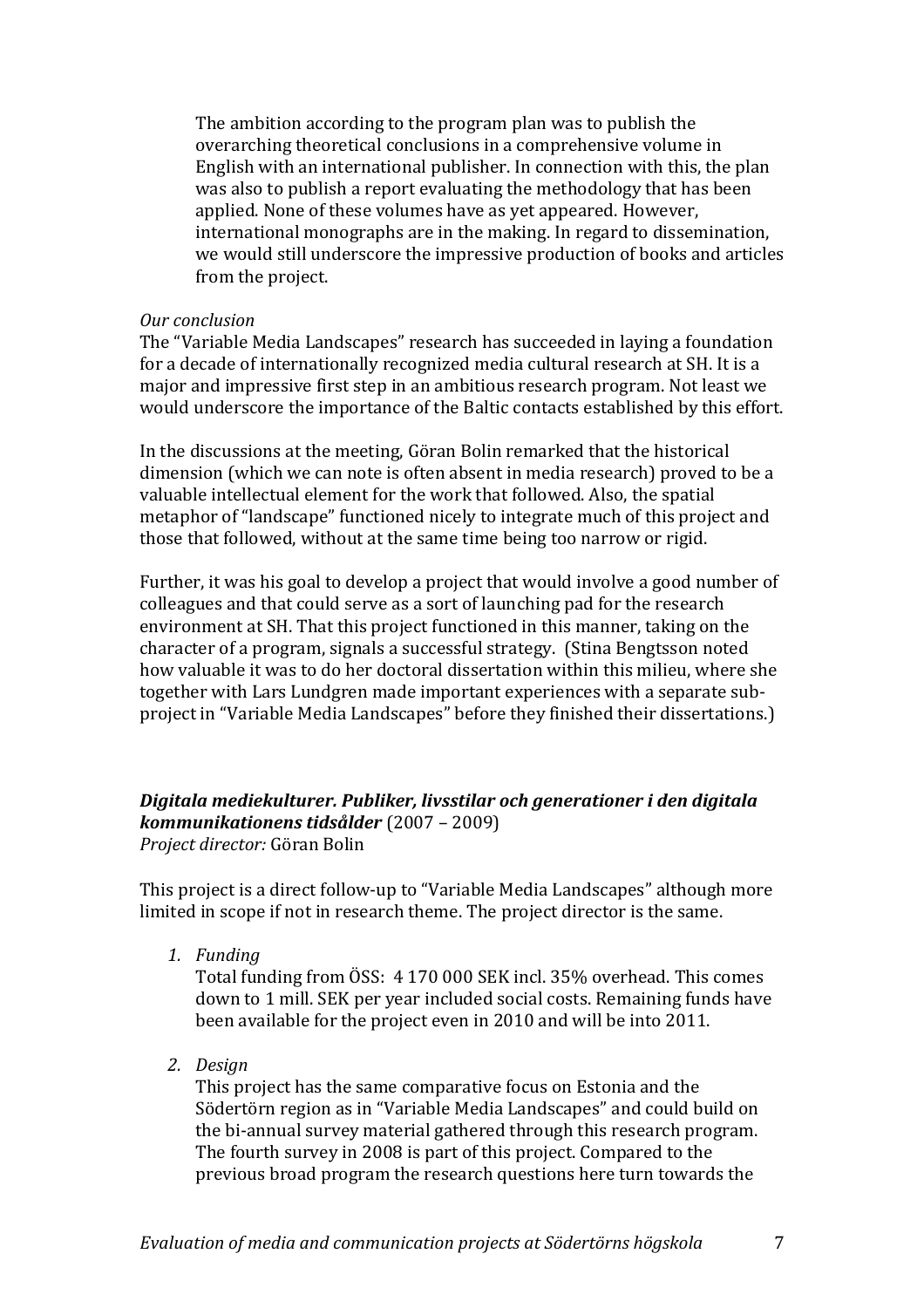implications of the ongoing digitalization of society and the specific digital media, like the mobile phone, that are introduced in everyday communication and social interaction. The comparison of the two contexts is done over time, observing changes between 2002 and 2008. The project has been organized in three sub-projects, each run by one of the three involved researchers; one is a doctoral student.

*3. Implementation*

The project has been executed according to plan with some delay due to parental leaves for two of the researchers. The doctoral study is not yet completed (expected 2011). The work within this project is less of a group effort than the program on "Variable Media Landscapes", with most of the research conducted by the separate teams/individually.

*4. Content*

"Digitale mediekulturer" looks for differentiation among people (in terms of variables such as class, generation, etc.) in their relations to "new" and "old" media in the ongoing era of digitalization. The key research focus is on whether this differentiation works to build or to fragment communities. The project studies how these patterns of uses and attitudes relate to historical, political and cultural factors in the Estonian and Södertörn regions. The doctoral work raises the very contemporary (and contested) questions of file sharing and pirate copying. "Digitale mediekulturer" uphelds the Baltic Sea orientation found in "Variable Media Landscapes". The concept "media culture" in the project title is used as a rubric in the project title; we note that it is never really quite clarified, as one would expect it to be.

*5. Results*

A final report on the results has not yet been produced, as the project is not fully completed. The project has so far in particular contributed to the understanding of cultural and social patterns of mobile phone uses and new forms of journalism as parts of new life styles with digital media.

*6. Internal effects*

The uses of this particular project in teaching and the internal research environment at SH are as yet not documented. We assume that "Digitale mediekulturer" will continue the fruitful applications manifested by "Variable Media Landscapes".

*7. Dissemination*

The project has had a very active presence in international conferences especially with papers by Göran Bolin. This follows in the admirable footsteps of "Variable Media Landscapes". Some of the publications from the two projects overlap. The list of publications from "Digitale mediekulturer" covers (so far) four articles and 11 book chapters. Seven of the publications are in English. Two of the articles are in refereed journals. Our impression is that this project maintains the high level of scientific quality established by its predecessor.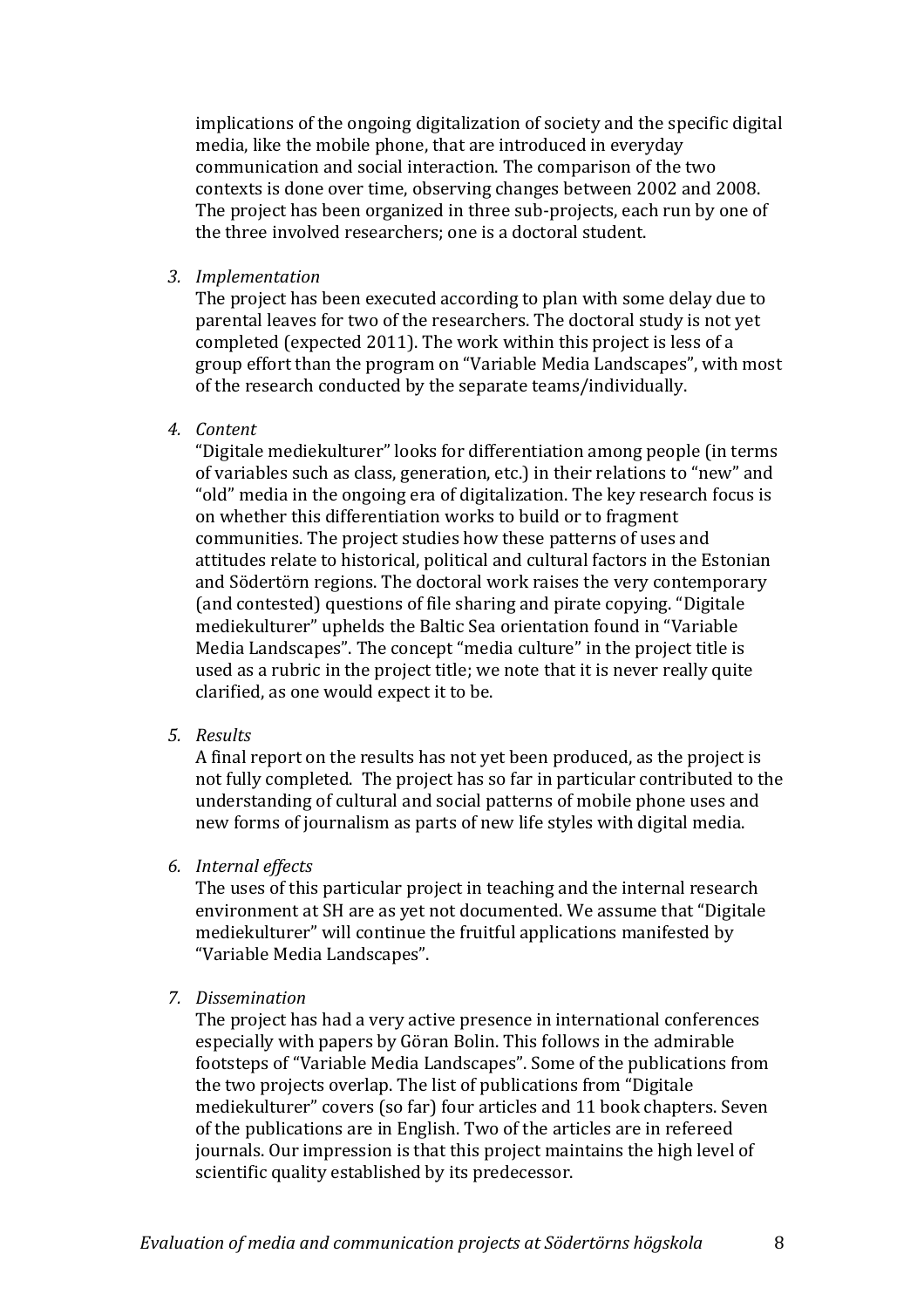#### *8. Objectives*

"Digitale mediekulturer" has a more limited scope than "Variable Media Landscapes". It is not yet completed but the project seems to deliver what it promised. The planned comprehensive monograph in English on mobility, communication and generations is said to be on its way.

#### *Our conclusion*

"Digitale mediekulturer" raises important questions in the contemporary changing media landscape; in particular it positions itself on one of the frontiers of media research, namely mobile media. As such this project is a necessary and welcome continuation of the prior research program. We note especially Göran Bolin's impressive productivity. However, it is possible that this project was not conducted with the same degree of intensity as the previous one, though this may well have to do with the parental leaves of the two key researchers. Along with the other publications, Peter Jacobsson's doctoral dissertation on file sharing should prove to be an important contribution once it is completed.

# *Mediernas hus: ett projekt om medier, arkitektur och maktens centralisering* (2006 – 2008)

*Project directors:* Staffan Ericson/Patrik Åker

This is a project within the program that breaks new analytic ground and develops in a different direction than most media research, incorporating architecture into its analytic frame.

*1. Funding*

The financing of the project stretched over three years, 2006-2008. Total funding cf. overview from ÖSS was SEK 4.300.000 incl. 35% overhead. The project received some funding already in 2005 and actually lasted into 2010. Total used reported by the project: SEK 4 657 865 (ex. moms).

*2. Design*

This is a conceptually innovative project, building on co-operation between media scholars and researchers in architecture. With a focus on physical "media houses" – i.e., the technical and/or administrative center of large media organizations – the research aims to analyze how these buildings, together with the structures and technologies of the media – give expression to the symbolic power of the media in society. The approach uses both media history and architectural attributes, and focuses specifically on a comparison of BBC Broadcasting House in London with the TV center Ostankino in Moscow. Later Beijing and Beijing were added. Each building in its own way makes claim to symbolize both the centrality of the media as core institutions of the nation, as well as its media ideology.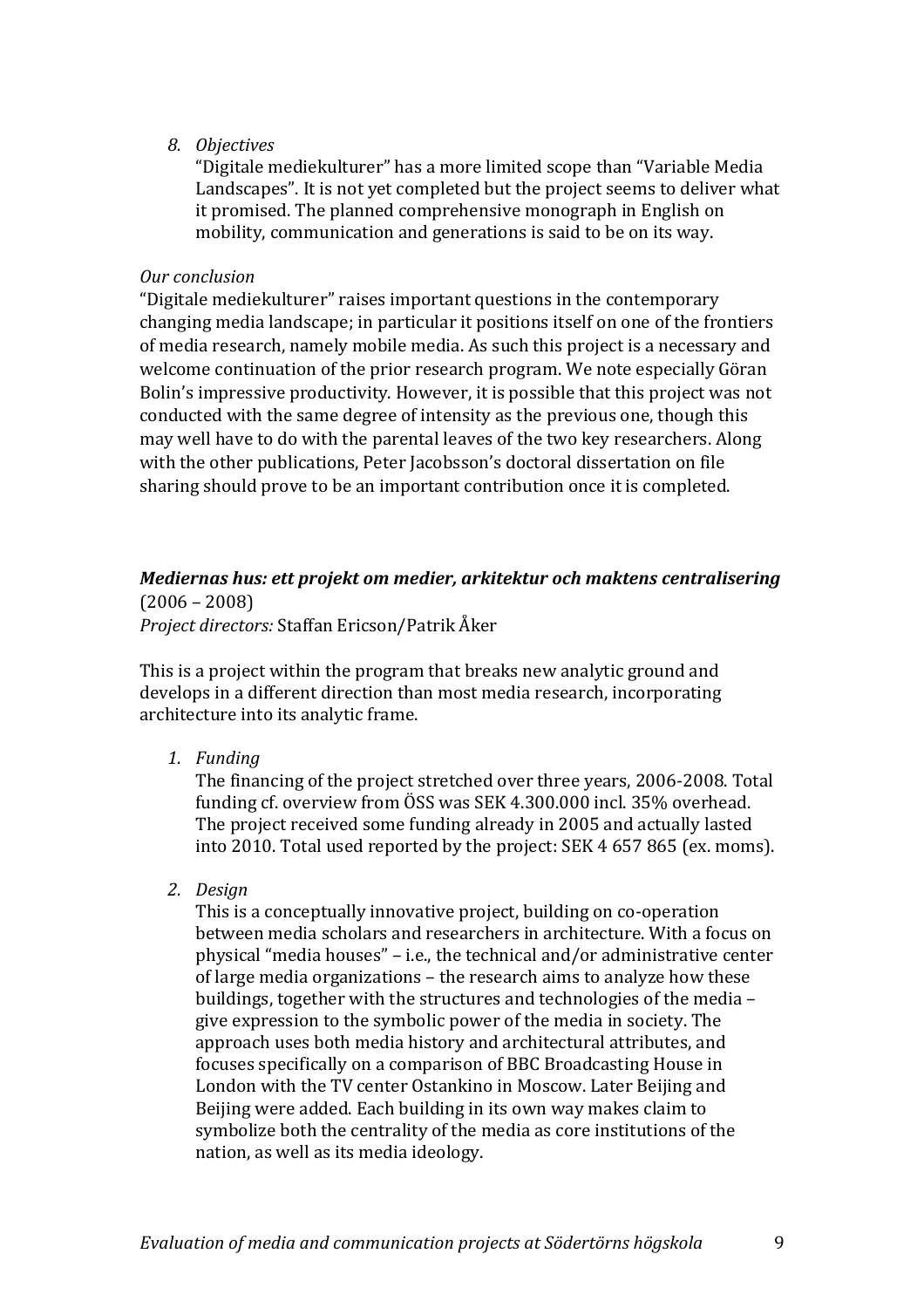#### *3. Implementation*

Having established links with colleagues in architecture, including a reference group, the researchers have pursued the research, with some changes in the original plans, i.e. some activities not carried out. Radiohuset in Stockholm was not incorporated into the research, while CCTV's tower in Beijing and Google's building in California were added.

*4. Content*

The research highlights both architecture's medialization and the "spatial turn" in media studies. The concept of medialization is applied without discussion or explanation. The targeting of these well-known buildings gives the project an empirical concreteness, while the analyses and theoretical horizons are on a more impressively abstract level. The Baltic/East European perspective resides with the case from Moscow.

#### *5. Results*

The texts supplied with the materials for evaluation give evidence of the high quality of the very interesting direction of this project. According to the self-evaluation, the completed project demonstrates that there is a clear relationship between media and architecture. However, it also shows that new political, architectural, technological and spatial contexts may become hindrances to a coherent thinking of the relationships between buildings, social spaces and the media they represent.

This conclusion, it has to be said, is a bit abstract and may not be easily grasped by everyone, but the concrete studies in the publications from the project may make it more accessible. This work interfaces with some of the more innovative work being done on media and spaces, such as that by Nick Couldry in London.

Research contacts – some on the international level – have been established between media researchers and scholars in architecture; this is an important development for the field.

*6. Internal effects*

This is not explicated in the submitted material. However, the project directors explain how this project has played into the Teknokult initiative at SH and research on the materiality of media, into the doctoral student's environment and into courses on master's level.

*7. Dissemination*

The key refereed publication from the project is the book *Media Houses: Architecture, Media and the Production of Centrality* (Peter Lang, New York, 2010) edited by Staffan Ericsson and Kristina Riegert. Another refereed book manuscript by the two project directors is not yet published. Besides these two books the number of publications from the participating media scholars at SH is limited (to one other book chapter). They have not published articles in refereed journals. The project participants from architecture theory have published several volumes,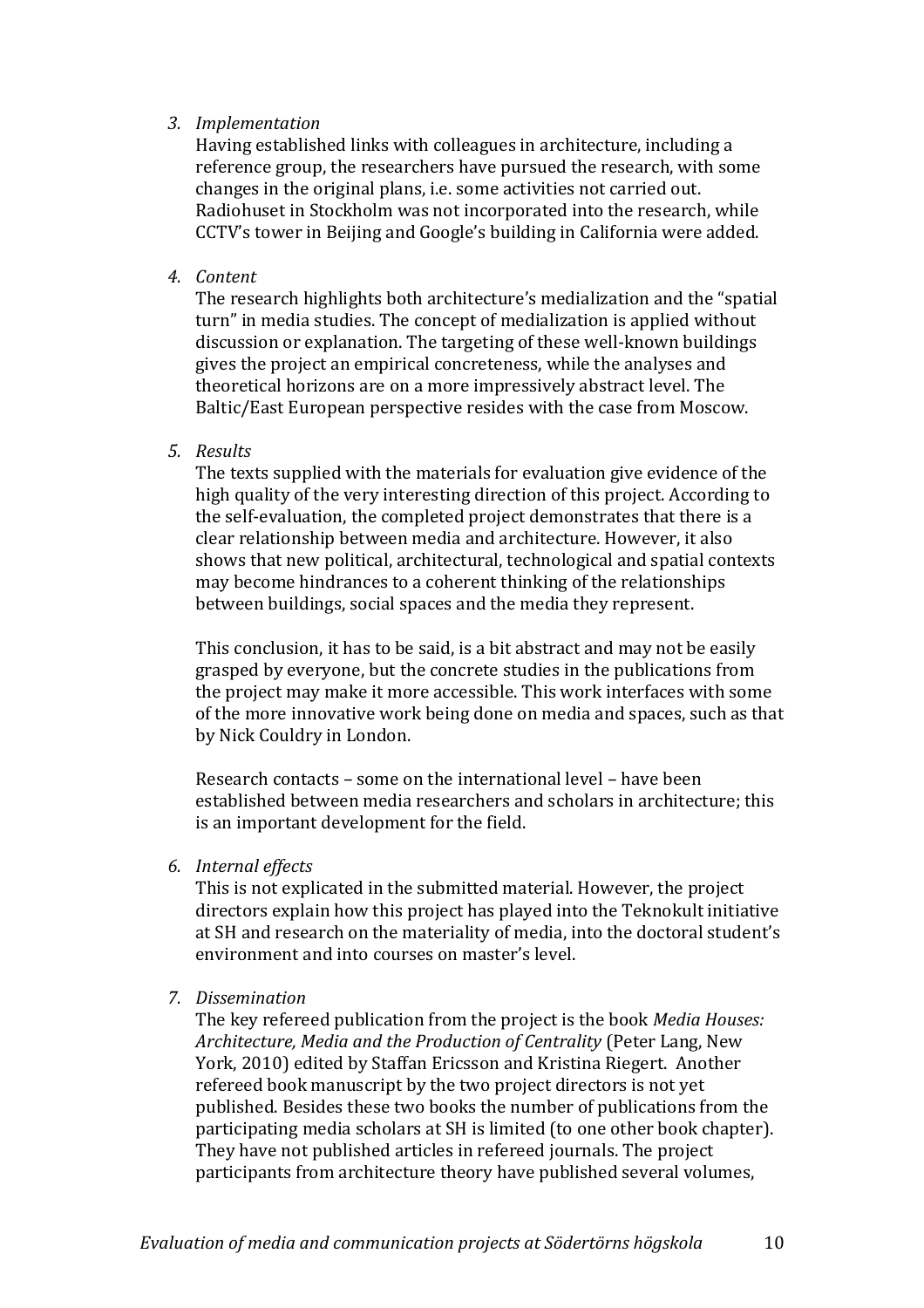underscoring links to the project. The research group has been actively presenting its findings at international conferences around the world; perhaps a few more publications can be derived from this material?

A television documentary was planned (and partly funded by ÖSS) following an initiative from a Norwegian producer. The project withdrew when it became clear that there was to be an agenda for the documentary that was quite different from that established by the project.

*8. Objectives*

The aims of the project have evolved – mainly via an expansion, as the researchers make contact with other scholars doing work that is relevant for the project. Thus, a number of sites were added to the original two, as manifested in the anthology coming from Peter Laing publishers. More money has been sought to finance the co-operation (though the funding from FORMAS unfortunately did not come through).

#### *Our conclusion*

This ground-breaking project merits lots of attention; it opens and develops new compelling lines of inquiry. With the publication of the anthology by Staffan Ericsson and Kristina Riegert, this robustly intellectual work will be reaching an international audience. With the broadening of the project to include BBC's Bush House, Googleplex, the InerActiveCorp building in New York, and the CCTV Centre in Beijing, the project takes on a truly international profile. While the project geographically ranged far beyond the Baltic, the conceptual frame relied a great deal on the notions of place and the spatial, which are key analytic elements of the research program.

The discussions emphasized the importance of the cooperation with the architects – that this was in fact decisive for the project. We are very enthusiastic about such new directions, and tend to see the somewhat eclectic character of media and communication studies as a strength: it tends to allow an openness to other fields that is often not found in other disciplines.

During the meeting Staffan Ericson raised an issue that is becoming increasingly problematic for researchers, namely the use of copyright laws that prevent them from using certain materials in their publications – in this case, some images of the relevant buildings. This becomes yet another obstacle that researchers must be aware of; if there is any lesson to be learned here it is that it is always best to check very early what the legal parameters are (and explore alternative options, if necessary), to avoid an unpleasant surprise at the publication stage.

### *Mediernas betydelse för identitet och demokrati* (2006 – 2008)

Project director: Cecilia von Feilitzen

This is a concrete comparative study examining media use patterns in Stockholm and St. Petersburg, linking these patterns to an array of socio-cultural variables,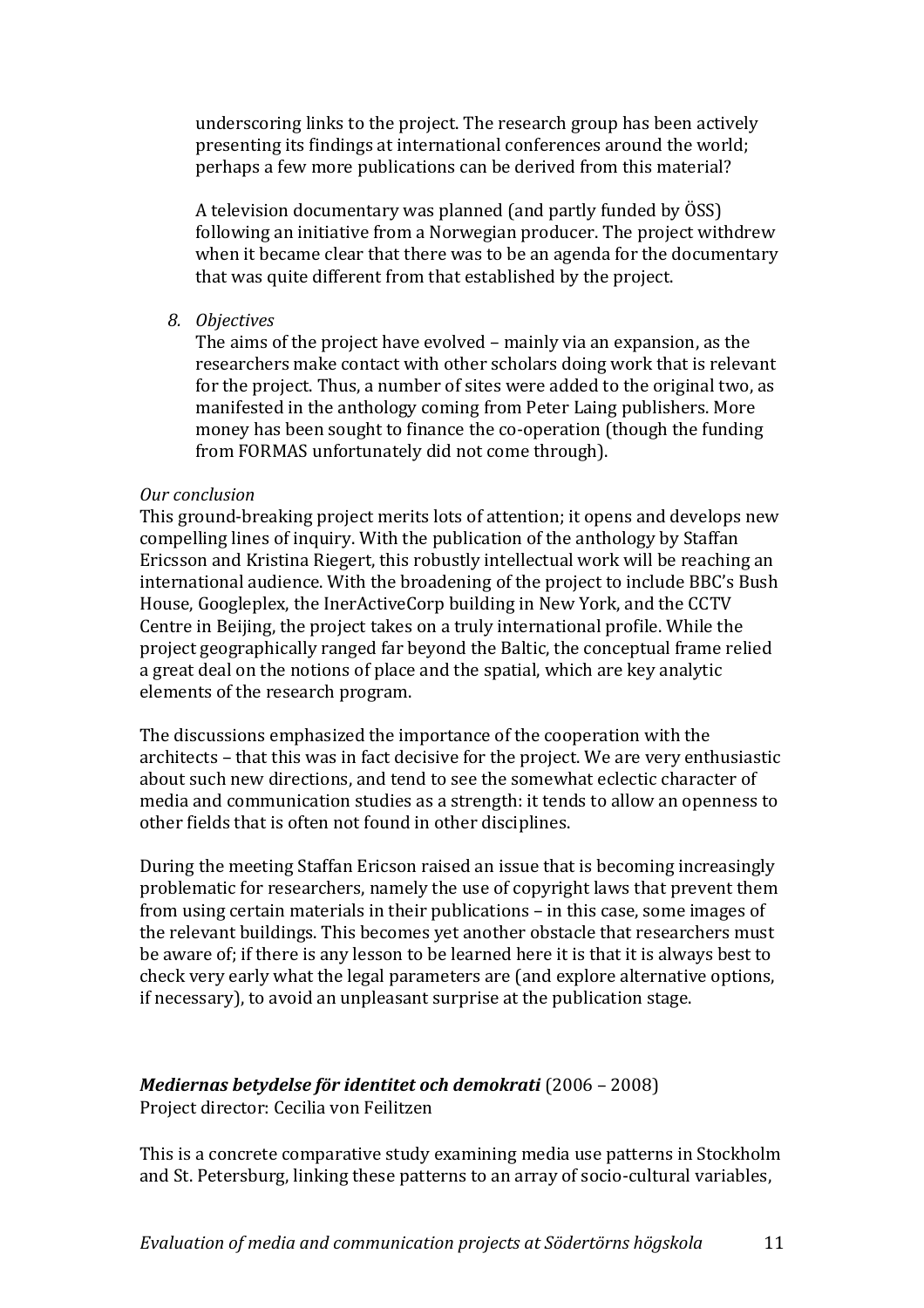among two age cohorts, 17-18 year olds and adults aged 45-55. The focus is to elucidate the media's significance for people's understanding of the social world, for their identity, experiences of democracy, and thus for their values and actions

*1. Funding*

Total funding from Östersjöstiftelsen: 4 170 000 SEK included 35% overhead. This comes down to 1 mill. SEK per year included social costs.

*2. Design*

The research begins with an inventory of existing materials, and then proceeds with its own comparative empirical studies with several components (survey interviews, depth interviews) using established research methods, while also developing new procedures for complex multivariate analyses of the assembled data base. Further, an analysis of media structures in the two cities is also included, with data on their organization, audiences and output. Interviews are conducted with prominent people in the media organizations. Content analysis of program listings of radio and TV, as well as the contours of foreign news coverage are also included.

*3. Implementation*

The first steps were taken in 2006, with the setting up of a bilateral steering committee between Stockholm and St. Petersburg. That fall term the surveys were carried out. However, due to the unfortunate low quality of the data gathered in Russia, that round of survey work had to be repeated, adding to the already immense project workload taken on.

*4. Content*

The content of this project follows the well-prepared design with the four categories to compare: young and middle-aged in Stockholm versus St. Petersburg. This comparison is explored along an extensive list of variables. The Baltic dimension is obvious with the comparison to St. Petersburg.

*5. Results*

The primary results of the project are found in an anthology edited by Cecilia von Feilitzen and Peter Petrov, to be published at SH. Also, the project has resulted in the establishing of a database from the questionnaires; this should prove to be a very useful resource for future research. Overall, the project has succeeded in providing a data-rich set of findings and analyses.

*6. Internal effects*

Data sets from the surveys have been applied for course work at B-level and the results have been discussed at a few seminars at SH.

*7. Dissemination*

The forthcoming anthology is a fine manifestation of what the project has accomplished. Russian colleagues have also published some articles.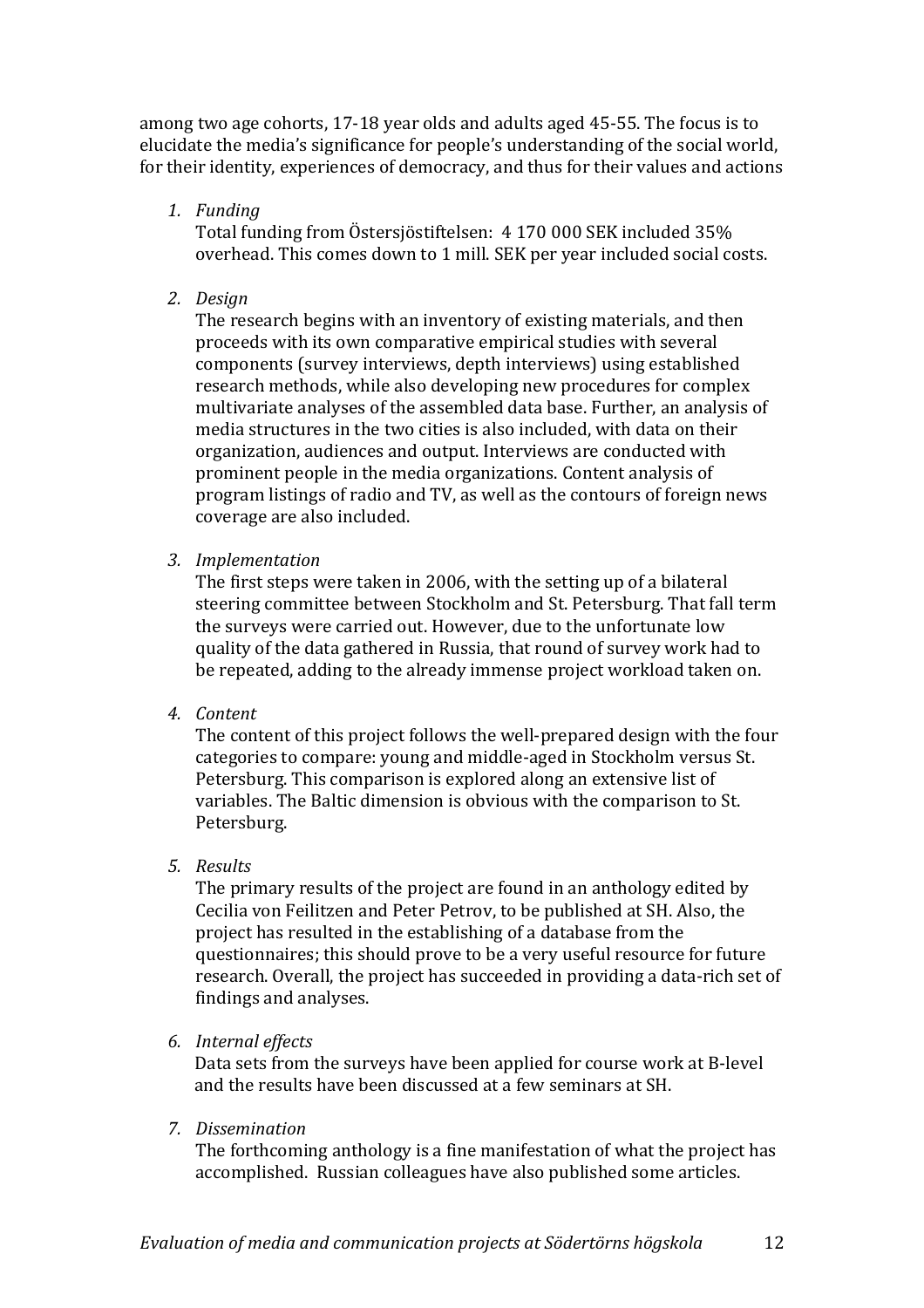More publications are coming, for example a comparative analysis of the interviews with the media experts. A net-based discussion forum is under consideration. There have also been a number of conference- and seminar presentations, within each country and in international contexts. An interview with the researchers was available on the SH web for a while

*8. Objectives*

The project has achieved its intended research objectives. Actually, the researchers have done more than promised. They included interviews with media experts in both countries and even coded the qualitative interview material for possible further use. The researchers would like to make the survey data available on the Internet for researchers who wish to pursue further analyses.

#### *Our conclusion*

This project is a fine contribution to the program; it demonstrates the perennial need for solid empirical work in adding to our knowledge of the social world. In particular the comparative dimension yields many important insights about media and their use in the two cities. The methodological sophistication in the quantitative analysis is also most impressive.

Along with the concrete results and the analyses, soon to be published in the anthology, we would also laud the establishment of the database – which can provide materials for further research – as a kind of "living legacy" of this project.

#### *Mångfaldslinjer: Journalistisk produktion ur ett mångkulturellt perspektiv i Stockholm och Berlin* (2007 – 2009) Project director: Heike Graf

This project takes as its focus the production processes of journalism in Stockholm and Berlin. The focus is on the internal editorial relationships and processes in regard to journalists with foreign background, with an emphasis on the perception of these journalists on their professional situation, as well as the broader issues of media representations and multicultural societies.

*1. Funding*

Total funding from Östersjöstiftelsen: 4 170 000 SEK included 35% overhead. This comes down to 1 mill. SEK per year included social costs.

*2. Design*

The project is organized as semi-structured interviews with journalists, free lancers, and editorial heads, plus analyses of commissioned studies, reports, and other documents.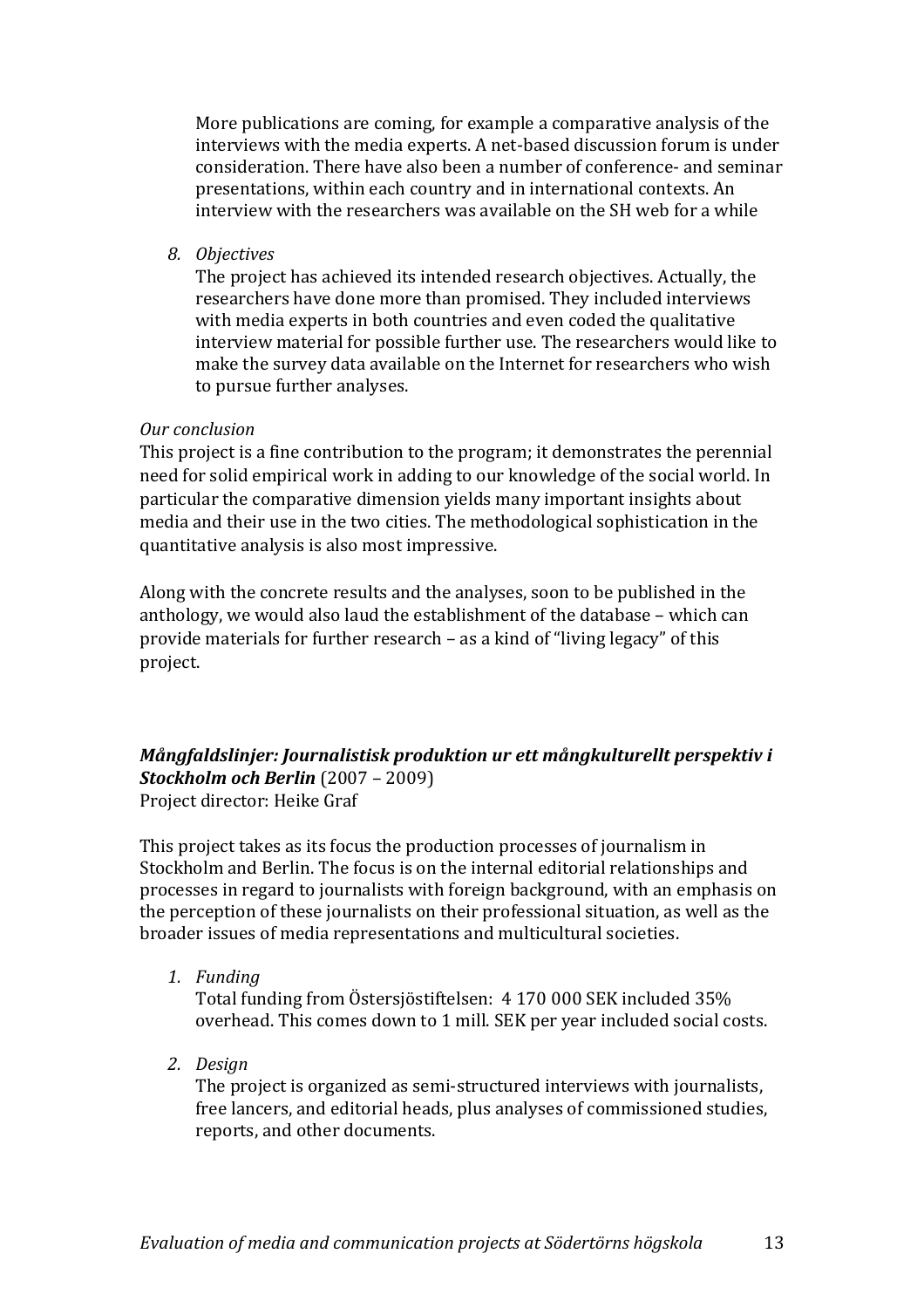### *3. Implementation*

The project ran for a three-year period – 2007-2009. Details of how it was actually implemented – i.e. beyond what was written in the proposal – are not provided. There is so far no self-evaluation as the project is not yet concluded.

#### *4. Content*

The focus is on the experiences and perceptions of journalists with foreign background who are working at editorial rooms in Stockholm and Berlin. In particular the research illuminates how these journalists perceive their situation, the culture of the editorial desk, their career chances and their possibilities for impacting on the character of the news reporting.

#### *5. Results*

The research shows quite a bit of similarity between the two countries, for example that the minority journalists in both countries say that there is a tendency to view journalists with foreign backgrounds as being less competent. At the same time, such backgrounds are not without certain perceived advantages, where management and colleagues can see such backgrounds as providing needed diversity of perspective and useful networks of contacts. Sweden seems to have come further in dealing with diversity issues in contexts like this, although genuine measures to enhance diversity need to be augmented; the journalists offer a rather discouraging picture of the situation. Likewise in Germany, there remain troubling mechanisms of exclusion.

#### *6. Internal effects*

No self-evaluation is provided. Upon questions, we are informed about input from the project being used in some "C-uppsatser" and an evening course about diversity. More internal effects may be expected when the result are reported in full.

### *7. Dissemination*

There is an extensive list of publications and conference presentations; the key text is an anthology edited by Heike Graf, on news journalists in Sweden and Germany, soon to be published with Nordicom.

*8. The objectives*

Based on the publications provided, we find that the results achieved in the project fit well with the expressed objectives.

#### *Our conclusion*

This is a well-executed project that specifically opens up the important terrain of ethnic minorities, mobility and cultural diversity of journalism within the research program. The work seems more framed by prevailing notions of globalization and migration rather than a more specific Baltic Sea perspective, but on its own merits this project offers useful and stimulating findings and analytic discussions. We also view with admiration the turn towards a theoretic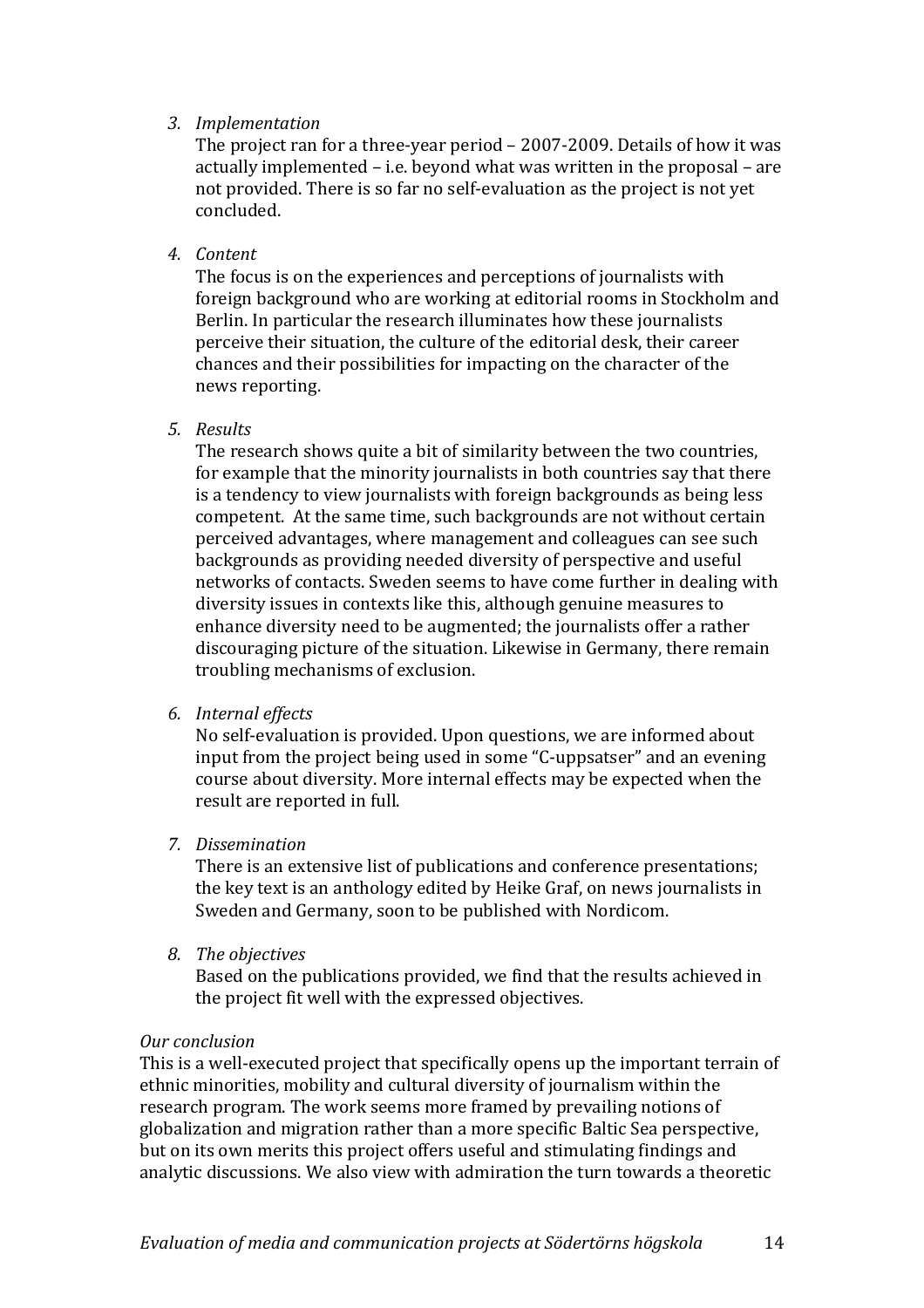orientation less familiar among media researchers (that of Niklas Luhmann), and a self-conscious effort to enhance conceptual and theoretic stringency; this adds an innovative intellectual horizon.

# *Overall conclusions*

The initial research "program" on "Variable Media Landscapes" laid a foundation for the four more specific projects in this thematic sequence of media and communication research projects to come, as well as for some research projects funded from other sources. "Variable Media Landscapes" contributed to theory development and the construction of a research and teaching environment that the following projects could benefit from. Professor Göran Bolin has been the key intellectual and strategic force in this build-up at Södertörns högskola, while the colleagues at SH have also contributed significantly to this strong development.

We concur with Göran Bolin's conclusion in the self-assessment that "Variable Media Landscapes" has "genom att fungerat forskningsinitierande bidragit till att göra MKV vid SH till en av de starkaste MKV-forskningsmiljöerna i landet, och till en av de miljöer som också placerar sig synligt på kartan såväl nordiskt som internationellt." We observe that in 2003 Bolin published his program for an "integrativ medievetenskap" (in Carlsson, ed., *Mångfald i medieforskningen.*  Göteborg: Nordicom), in which the then planned "Variable Media Landscapes" and the following projects were not much more than a footnote. However, this program has now been very successfully achieved.

The output in terms of publications has been good (see the respective projects). However, of the 13 monographs, anthologies and reports submitted for this review only one is published as standard book by a regular publisher (Staffan Ericson and Kristina Riegert's anthology on *Media Houses* with Peter Lang in New York). One more is scheduled for publication by Nordicom, which by now must also be seen as an international publisher of good repute. The remaining volumes are all published by Södertörns högskola or as dissertations (two) at Göteborg and Stockholm universities. A majority of the volumes are in English. Six of them are rather small reports.

The international conference activity of this thematic program has given a broad scholarly attention to the MKV research. A lasting impact may require more publications in international journals and with international publishers. While we strongly encourage publication with renowned publishing houses, the project directors told us that when they have tried, the response has been that their research is too empirical and specific. A forthcoming book with Routledge will be published in 95 copies and then be available as print-on-demand, we were informed. While we can understand the frustration, we should also note that the academic publishing world is in transition, and it may well be that print-on-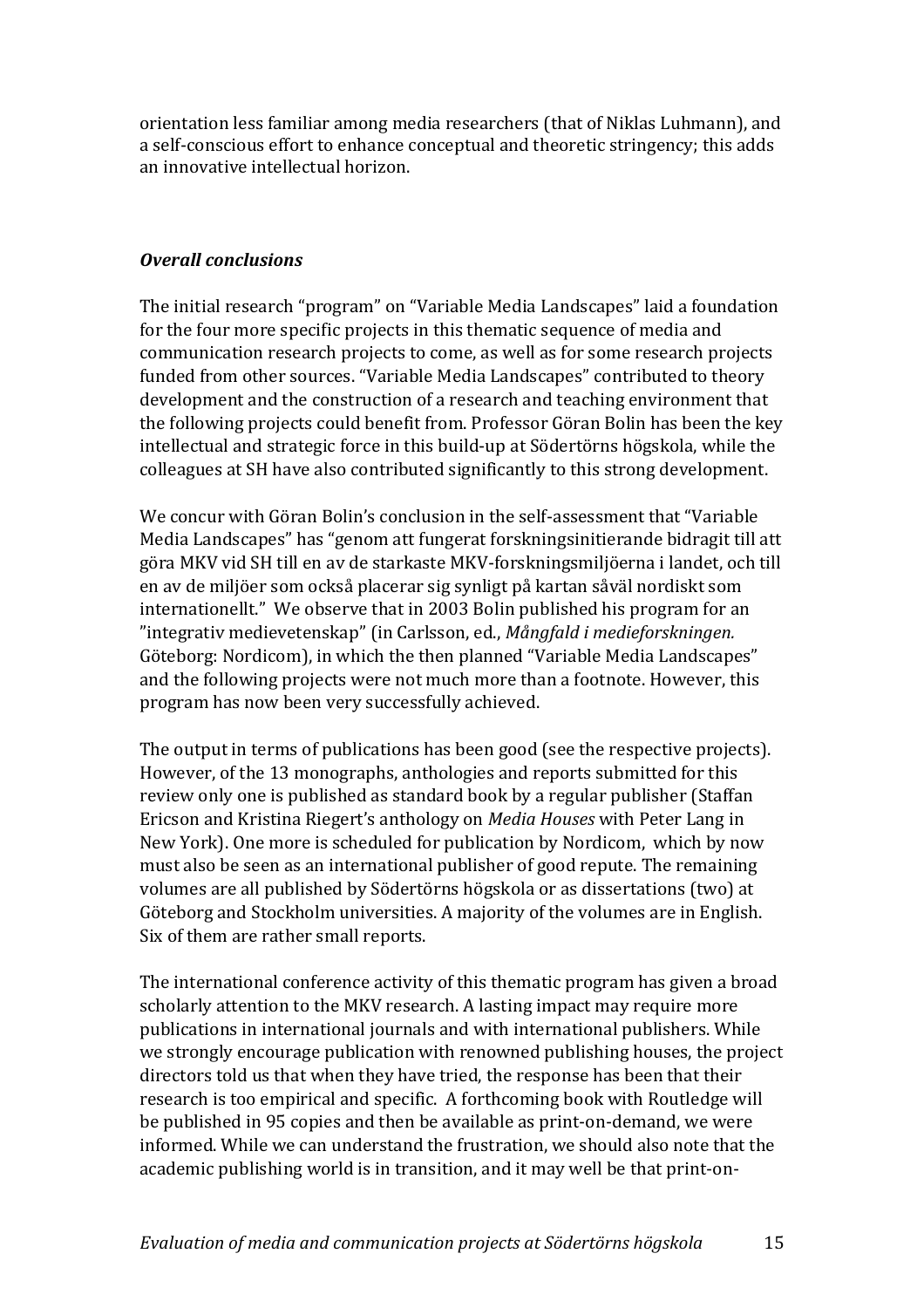demand from a reputable publisher will in the future convey a significantly higher status than it does today. But that's a different – and much larger – discussion. The understanding is that there is little international interest in Sweden and the Baltic region. This is undeniably a dilemma, and the solutions not always easy. One option might be to frame such monographs as largely theoretically driven, with empirical materials used sparsely, as illustrations and examples; such strategies may well also work with journal articles.

The emphasis on international publishing is not at all intended as any denigration of local or national publishing, even in the Swedish language. Such publishing is also important; in this genre authors can mobilize all the relevant empirical materials they want to present, and can assume that readers will find it relevant. This kind of publication allows for the full expression of the scientific results. It is really a matter of two different publishing tracks. Both are important, for different reasons. Undeniably, however, this also involves a double load in terms of the work devoted specifically to preparing publishable texts. With the new emphasis on internationalization (manifested in, for example, the Bologna model, assessment criteria for departments, for appointments, and for promotions), we may reach a point in which such "extra work" must be factored into the financing of research projects.

The coherence of this particular research program builds partly on a common theoretical horizon. Pierre Bourdieu's sociology of cultural taste and social fields has proved fruitful as a base for these media studies. However, it is significant that this established perspective is also in a sense challenged within this research environment. We observe how the project on the importance of the media for identity and democracy applies certain post-modern theorists to go along with Bourdieu's line of thinking. The team working with diversity in news rooms made use of Niklas Luhmann's sociology to explain processes of inclusion and exclusion. This is implicitly in opposition to the Bourdieu perspective, and it proved fruitful in their case. Thus, we laud the innovative theoretical character of these projects, in their efforts to chart new directions and incorporate other theoretical trajectories into media research.

It was also interesting to hear at the meeting that plans for the future projects are emerging gradually, almost organically. There is inevitably a certain degree of tactical thinking involved in applying for and obtaining research grants – not least due to how the Swedish university system functions regarding teaching obligations and the (limited) research opportunities. However, the general feeling these researchers expressed is that ultimately the drive for launching research must be based in curiosity about the world. A strictly strategic disposition is seen as neither desirable nor fruitful. We find it reassuring that this quite traditional viewpoint still prevails, and in our view it suggests that their experiences in this research have been quite positive. In the meantime, while new projects are under development, the networking, the new cooperation, the synergies from this work seem to carry on in a robust manner.